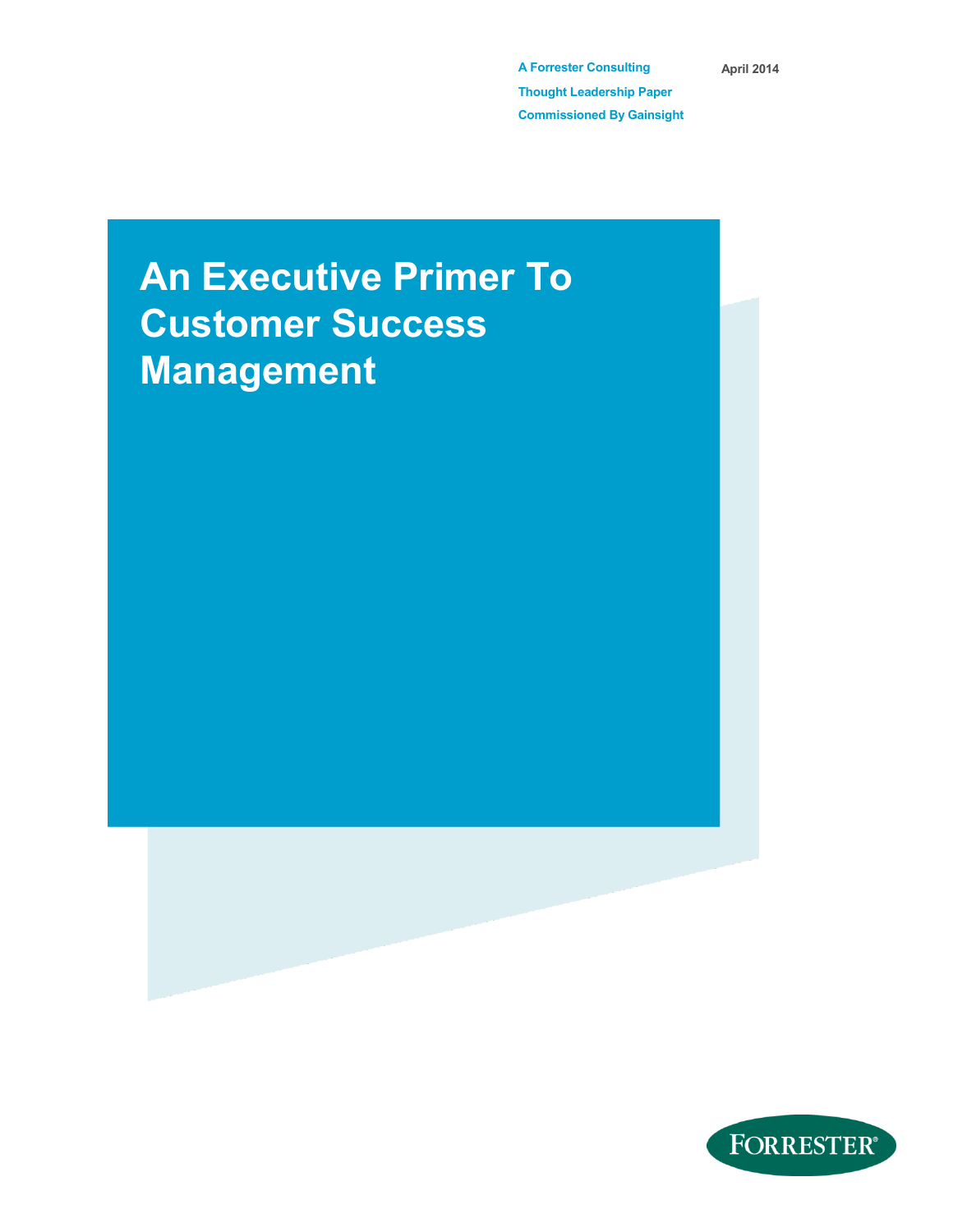## **Table Of Contents**

| We Live In A Subscription Economy - Learn To Manage Your              |
|-----------------------------------------------------------------------|
|                                                                       |
|                                                                       |
|                                                                       |
| Business Benefit Of Customer Success Management3                      |
|                                                                       |
| <b>Challenges Of Adopting A Customer Success Management Program 5</b> |
| Customer Success Management Is Good For Business 5                    |
|                                                                       |
|                                                                       |
|                                                                       |

#### **ABOUT FORRESTER CONSULTING**

Forrester Consulting provides independent and objective research-based consulting to help leaders succeed in their organizations. Ranging in scope from a short strategy session to custom projects, Forrester's Consulting services connect you directly with research analysts who apply expert insight to your specific business challenges. For more information, visit forrester.com/consulting.

© 2014, Forrester Research, Inc. All rights reserved. Unauthorized reproduction is strictly prohibited. Information is based on best available resources. Opinions reflect judgment at the time and are subject to change. Forrester®, Technographics®, Forrester Wave, RoleView, TechRadar, and Total Economic Impact are trademarks of Forrester Research, Inc. All other trademarks are the property of their respective companies. For additional information, go to www.forrester.com. [1-N6R36V]

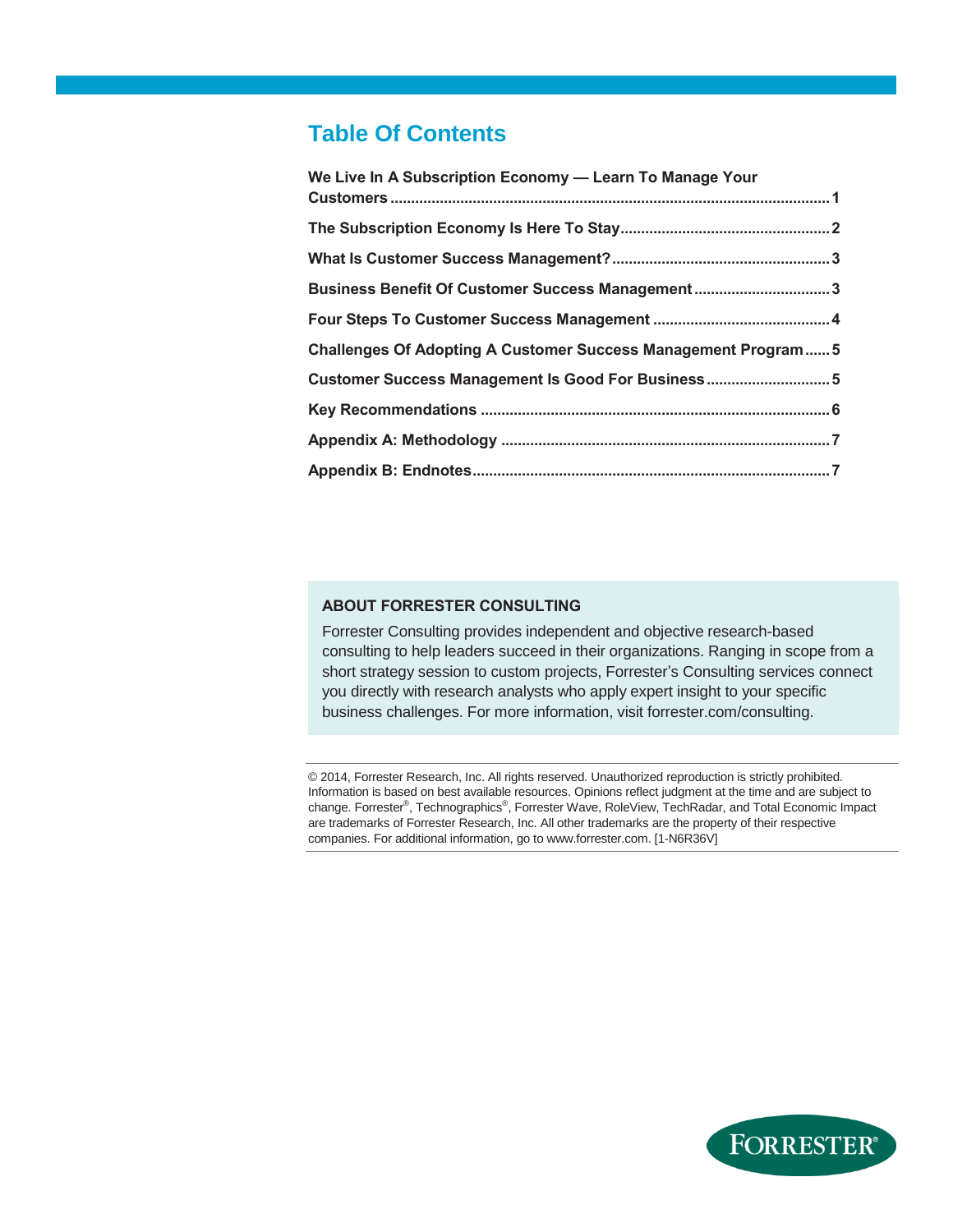## <span id="page-2-0"></span>**We Live In A Subscription Economy — Learn To Manage Your Customers**

We live in a subscription economy, where the economic value of a customer is realized over time, instead of upfront at the initial sale. This means that the duration of the customer relationship has a greater economic impact on the company's financial health. Being successful in this new economy increasingly requires that companies actively manage their customers during their engagement relationship, instead of just focusing on making the technology sale.

In February 2014, Gainsight commissioned Forrester Consulting to evaluate the emerging role of customer success management, and the responsibilities of this group. In conducting in-depth interviews with customer success professionals in the B2B SaaS software space, Forrester found that this is an emerging, yet critical role which yields quantifiable business results.

**Our customer success management organization enable our customers to be successful and drive revenue retention and renewals — Bazaarvoice**

#### **KEY FINDINGS**

Forrester's study yielded three key findings:

- **› We live in a subscription economy.** Cloud technologies have allowed companies to offer their products as services, instead of physical objects, moving the economy away from one of capital expenditures to a "subscription" model. This is most notable in the B2B SaaS software space.
- **› Customer success management is an emerging, but critical role in a company's success.** In a subscription economy, the economic value of a customer is realized over time, instead of upfront. Customer success management organizations are emerging to actively manage customer relationships to ensure their success. The organizational alignment and activities of these groups are still evolving.
- **› Customer success management has quantifiable economic benefits.** Actively managing customers reduces churn, increases revenue, and influences new sales. But, empowering customer success management

professionals with the right data, customer engagement processes, and employee productivity solutions to actively manage their customers remains a challenge for many organizations.

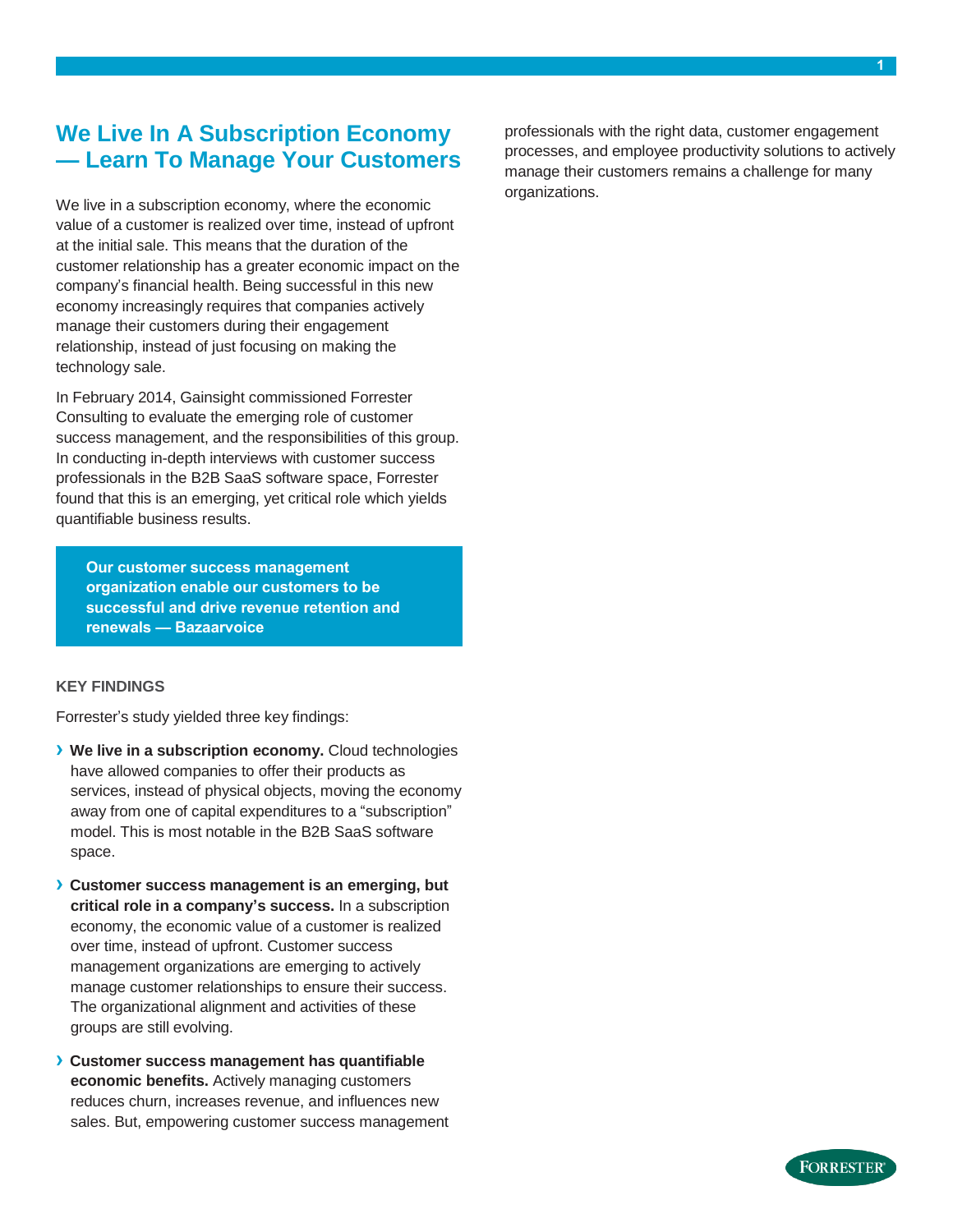## <span id="page-3-0"></span>**The Subscription Economy Is Here To Stay**

Today, the Internet allows companies to offer their products as services, instead of physical objects, moving the economy away from one of capital expenditures, to a "subscription" model with monthly operational costs that are typically easier to rationalize. Industries like media, entertainment, and telecommunications have fully embraced this model, while other industries such as publishing, computer storage, and healthcare services are moving in this direction. This shift in spending habits, in which goods are repackaged as services, has the potential of fundamentally reshaping our economy.

This shift is most notable in B2B software, where a large number of software categories have already made the shift to a subscription business model. Learning and talent management, sales force automation, human resource management, and ePurchasing software are primarily offered as software-as-a-service (SaaS) solutions. Other software categories such as customer service, marketing automation, collaboration, and enterprise content management are in the process of making this shift.<sup>1</sup>

Forrester data backs up these statements. Twelve months ago, on average 2.4 SaaS applications were used in European companies, and 2.5 SaaS applications were used in US companies. Two years from now, this number is projected to increase fourfold. In addition, 13% of companies surveyed are looking to implement SaaS in the next 12 months and 21% are planning to expand their current implementation. <sup>2</sup> Why? Because SaaS provides companies with greater business agility, allowing them to offer innovation more quickly, and quickly react to changing business demands.

The rise of the subscription economy has heralded the "age of the customer," where customers increasingly control the relationship that they have with companies that they do business with.<sup>3</sup> Customers have become more demanding, staying loyal to brands only when they deliver value.

In the B2B SaaS world, this value correlates to quantifiable business results. And, if customers are not realizing economic value from their purchases, they will churn. And, as companies grow, revenue from existing customers becomes a larger part of a company's total economic value.

#### **FIGURE 1**

1-1 Saturation among adopters continues to increase

#### **Cloud Technologies Penetrate The Enterprise**



Base: 1,972 information workers in the US Source: Forrsights Workforce Employee Survey, Q2 2012, Forrester Research, Inc.

"Let's consider the example of two SaaS companies, each adding customers at the steady rate of 10 per month, with each of their customers paying \$1K per month. The customer acquisition cost (CAC) is assumed to be \$12K each, or the cost of 12 months' subscription. One company takes churn very seriously from the beginning, and maintains a 95% retention rate. The other company only manages an 80% retention rate. Five years later, the 95% company has acquired 600 customers and only lost 30. Their run rate is \$6.3 million, and the estimated valuation of the business is \$28.7 million. Things do not look so good for the 80% company. They acquired the same number of customers, but lost 120. Their run rate is \$4.5 million, and the estimated value of their company is only \$13.7 million — a difference of about \$15 million in valuation plus the difference in revenues over those five years."

*— A Board Member's Guide to Churn from Gainsight*

What this means is that for companies which provide products and services via subscription, and especially for B2B SaaS software companies, actively managing customer relationships to ensure their satisfaction and

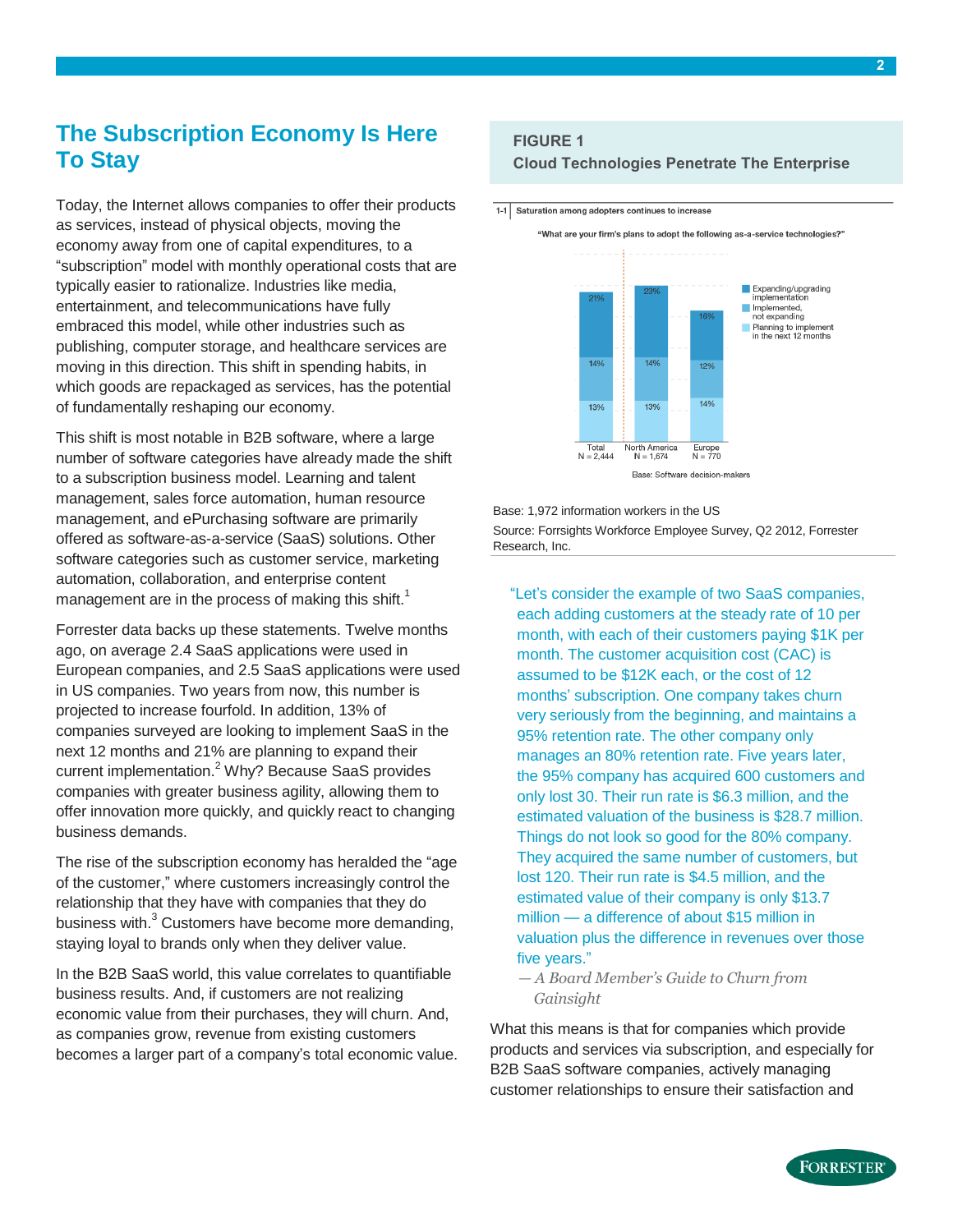ongoing patronage becomes a critical step in preserving their revenue stream.

SaaS companies have at hand a wealth of data — such as financial data about the customers contracts, and invoices, product usage data, customer interaction data including support tickets — which they can leverage to measure and monitor whether their end users are using their products, and how these products are being used. As one company put it: "We know what our customers have purchased and what they are using. We know their goals, and can quickly tell if they are getting value out of their purchases."

#### <span id="page-4-0"></span>**What Is Customer Success Management?**

In the B2B SaaS industry, companies have been hiring senior-level people dedicated to the active management of their customer base. Their titles vary — some are called "account managers," or "customer experience managers," or "advocacy coaches" — yet "customer success manager" is the most common term for this role. Irrespective of the title, the goal of this function is to become the "trusted advisor" to the company, to make their customers successful with the products they have purchased, and ensure that they are realizing economic value from their investments in order to preserve their revenue.

Customer success managers have a broad set of account management responsibilities and work proactively with customers to ensure their ongoing success. Customer success leaders that Forrester interviewed said, "We understand the business goals of our customers" and "We manage the customer's life cycle right from the point that they purchase a product from us."

Customer success managers work at all levels within a company. They are equally comfortable interacting with Clevel executives to help illustrate how their solutions support the company's business goals in quarterly business reviews, as well as with the users of their solutions, coaching with domain expertise and helping implement best practices. They typically do not have sales targets, and they are not responsible for actively onboarding the customer, tactically training the customer, or providing customer support.

## <span id="page-4-1"></span>**Business Benefit Of Customer Success Management**

The business benefit of managing customer relationships becomes even more important as a company moves out of a high-growth mode, where customer retention becomes a significant metric for financial success. The business benefit of a customer success organization is fairly easily quantified, by baselining operations prior to and after having a dedicated team with a specific mission to manage customer relationships. These benefits are:

- **› Preserving revenue.** The CSM helps manage customer churn by ensuring optimal product usage. In fact, organizations have been reporting significantly decreasing churn rates by addressing customer issues as they arise. CSMs help ensure that customers are onboarded, trained using the product, and achieving the business results that were articulated during the sales cycle. As one organization put it: "We make sure that our accounts are referenceable."
- **› Expanding revenue.** The CSM role allows companies to have data-driven conversations with their customers, which can lead to increased product penetration within an organization based on usage data, as well as presenting appropriate cross-sells and upsells to the customer which are aligned with their business goals. Data shows that upsells increase by 10% of existing revenue by quantifying the value that purchased solutions yield. $^4$  As one CSM manager said, "We understand our customers' goals and we know how they are using our products. It makes the right conversations easy to have at renewal time."
- **› New bookings.** The CSM organization, by effectively managing customer relationships, helps to ensure client referrals and advocacy. Brand advocates serve as a powerful virtual sales force for a company, helping bring new customers to the company. Their spend on the company's product and services is typically twice that of a non-advocate. In addition, brand advocates bring economic value to the company by increasing new business bookings, which can exceed three times their average lifetime value.<sup>5</sup>
	- "If we have good relationships with our customers, they would spread the word and increase sales."
	- *— Director of customer operations, at a SaaS marketing company*

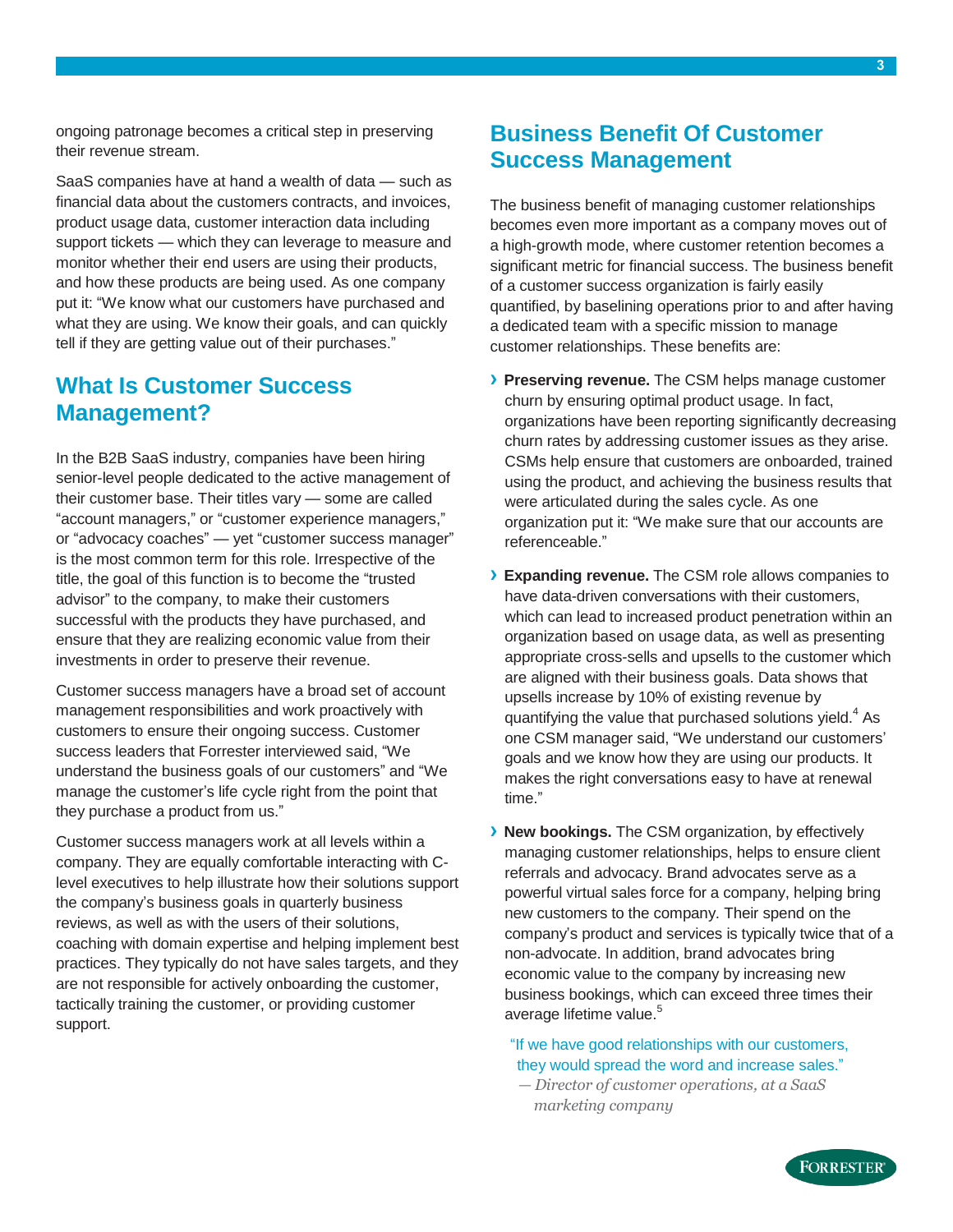#### <span id="page-5-0"></span>**Four Steps To Customer Success Management**

It's evident that customer success management is a necessary function for subscription-based companies, and especially important for B2B SaaS companies. Yet, many companies face challenges in adopting a customer success management program. This takes a coordinated effort across four dimensions — strategy, process, and data and people management to do this right.

- **› Start by articulating your customer engagement strategy.** Your customer engagement strategy starts with the categorization of your customers into tiers based on their value and strategic importance to your company. It then highlights the roles that your CSM organization intends to serve, and articulates the frequency and type of engagements based on customer tier, and business outcome that you want to achieve.
- **› Focus on the right processes for customer engagement.** Processes that your CSM organization has need to be consistent, effective in meeting customer requirements, and agile enough so they can be changed to support your customers as they grow and evolve.
- **› Access the right data to drive the right conversations.** Financial, product usage and support data, supplemented by targeted customer feedback, are at the heart of understanding and managing your customer's health and propensity to churn. Operational data must be pulled from various sources within the organizations and synthesized in a way that insights can be easily presented to customer-facing personnel, which include the CSM organization. Ideally, alerts should be able to be set so that CSMs are able to proactively engage with customers prior to a drop in health scores.
	- "We have three metrics that we track: churn, renewal rates, and utilization which give us an idea of which accounts to prioritize. We also track, on the side, the impact of CSMs on upsell as something to look back on."
	- *— Head of customer success from a businessfocused social network*
- **› Organize your people and hire for success.** In order to be successful, CSM organizations must be supported at the executive level and have a clear measure — typically a retention measure — to which they are goaled. CSM organizations typically reside in three company

organizations: sales, operations, or services. In all cases, CSMs work hand in hand with sales, for renewals and new revenue opportunities. As this role matures, we expect to see a standard organization reporting hierarchy emerges.

It's also important to hire the right profile: CSMs must be passionate about serving their customers, able to work across a large swath of the organization, and bring domain expertise to their job.

## **TABLE 1**

**Biggest Challenges Faced In A CSM Organization**

| <b>Challenge</b>                               | <b>Rating</b> |
|------------------------------------------------|---------------|
| Organizational structure<br>governance         |               |
| Finding the right skill sets                   |               |
| Accessing the right data                       |               |
| Operationally managing the<br>CSM organization |               |
| Measuring the effectiveness of<br>the team     |               |

Base: 13 executives responsible for customer success management functions

Source: Forrester Research, Inc.

#### "Business users are going to ask how to apply software within their business. If you don't understand the context of what they do on a day-today basis, you will not have credibility."

*— Chief customer officer from a SaaS software requirements definition and management company*

Customer success management technology improves and standardizes customer success management processes. It helps identify the right customer segments; synthesizes customer, product, and financial data in actionable views;

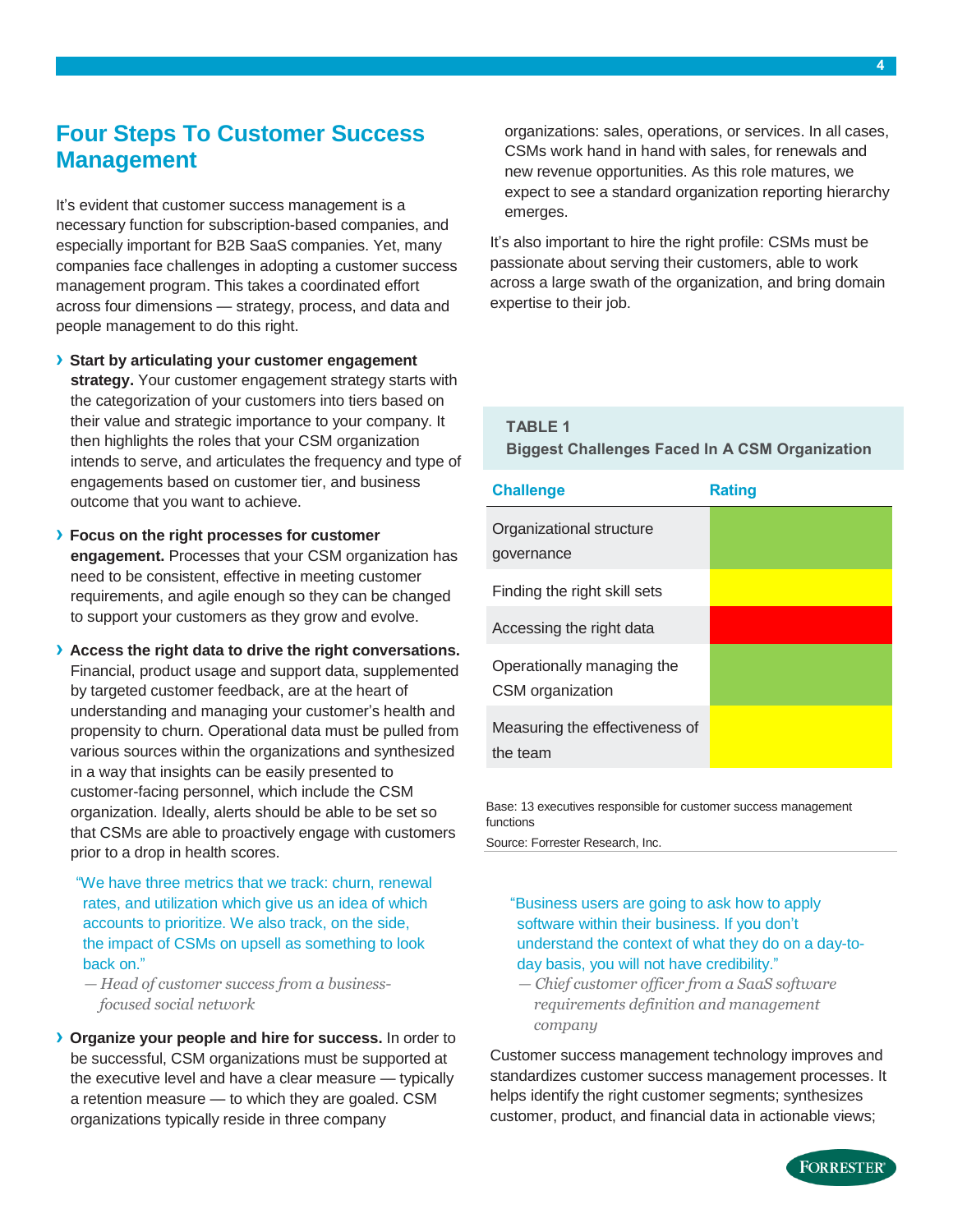standardizes customer engagement processes; and visualizes the results of customer-facing actions to help manage teams.

- "We have 30,000 customers so it's hard to call all of them and figure out why they are churning."
- *— Senior VP of sales from an SMB email marketing and sales solution*

## <span id="page-6-0"></span>**Challenges Of Adopting A Customer Success Management Program**

Once organizations decide to support the CSM function, the challenges they face in making this function successful are varied. They include:

- **› Finding the right umbrella organization for the CSM function.** The CSM function is a new role within a company, with a broad set of responsibilities which center on client retention, but can include revenue-generation activities. The companies Forrester interviewed found that deciding on the scope of responsibilities of the group, as well as relationships with support and sales, was a first necessary step in deciding where this function existed in a greater organization.
- **› Finding the right skill sets.** The CSM role is a senior role, and one that has broad responsibilities. The ideal profile is an individual who is people-centric, passionate about serving customers, and brings best practice and domain knowledge to the table. This is a profile that interviewed organizations found reasonably hard to find.
- **› Accessing the right data.** CSMs rely on accurate and up-to-date financial, CRM, and usage data to monitor and measure the health of their customers. This data typically resides in disparate systems and is not always easy to access. In addition, identifying the correlation between specific data sets and a customer's propensity to churn is a data science project that few companies have the knowhow and resources to do.
- **› Operationally managing the CSM organization.** Once the CSM organization identifies the right set of metrics to measure a customer's health, is able to access these metrics in real time, and understands the historical trend of these metrics, operationally managing the CSM organization is straightforward. Surveyed organizations had standardized processes to manage customer touches, and managers had the tools to operationally manage their organization.

**› Measuring the effectiveness of the team.** As one interviewee said, "If systems and processes are set up, this is easy." However, the overarching success of the CSM team is dependent on baselining operations prior to implementing the CSM role, and measuring the achieved value of the CSM team using financial measures of revenue retention and expansion to quantify the effectiveness of the team.

## <span id="page-6-1"></span>**Customer Success Management Is Good For Business**

In a subscription economy, the economic value of a customer is realized over time, instead of upfront at the initial sale. This means that the duration of the customer relationship has a greater economic impact on the company's financial health. Being successful in this new economy increasingly requires that companies actively manage their customers during their engagement relationship instead of just being focused on making the technology sale. This means that they have to involve themselves with the success of their customers.

This shift of focus requires a customer success organization whose mission is to proactively engage with their customers and help them realize the business value from their applications. Successful operations correlate to increased retention increased revenue and increased advocacy, which can positively impact new sales.

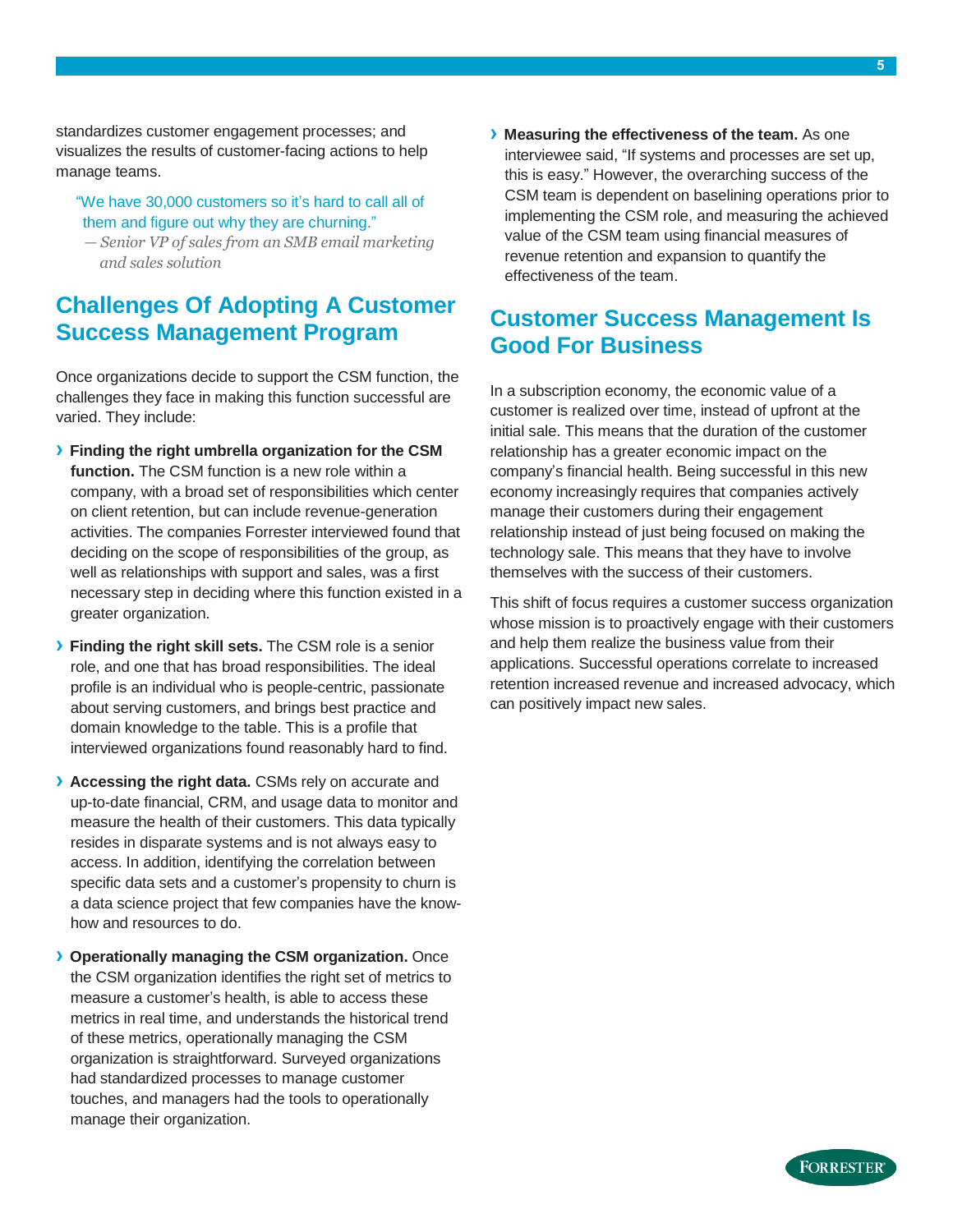## <span id="page-7-0"></span>**Key Recommendations**

Customer success management is an emerging, yet important role that drives quantifiable returns: actively managing customers reduces churn, increases revenue, and influences new sales.

- **› Organizational alignment of the CSM group is still in flux.** Some CSM organizations are aligned with a sales organization. Others are part of an operations or customer service organization. However, in each case, all CSM organizations have the same high-level goal: managing their customers' success in order to preserve revenue. In all cases, ensure that the CSMs' roles and responsibilities and measures of success are clearly defined.
- **› Find the right profile for a CSM.** A CSM is not a salesperson, nor a support person. CSMs are not account managers responsible for maximizing revenue from an account. They are trusted advisors with deep domain and best practice expertise who can work consultatively with their customers to ensure success.
- **› Arm your CSMs with the right data.** CSMs rely on accurate and up-to-date financial, CRM, and usage data to monitor and measure the health of their customers. Make sure that CSMs, as well as all customer-facing personnel, are able to easily get to the data that they need in order to have the right conversations with their customers.